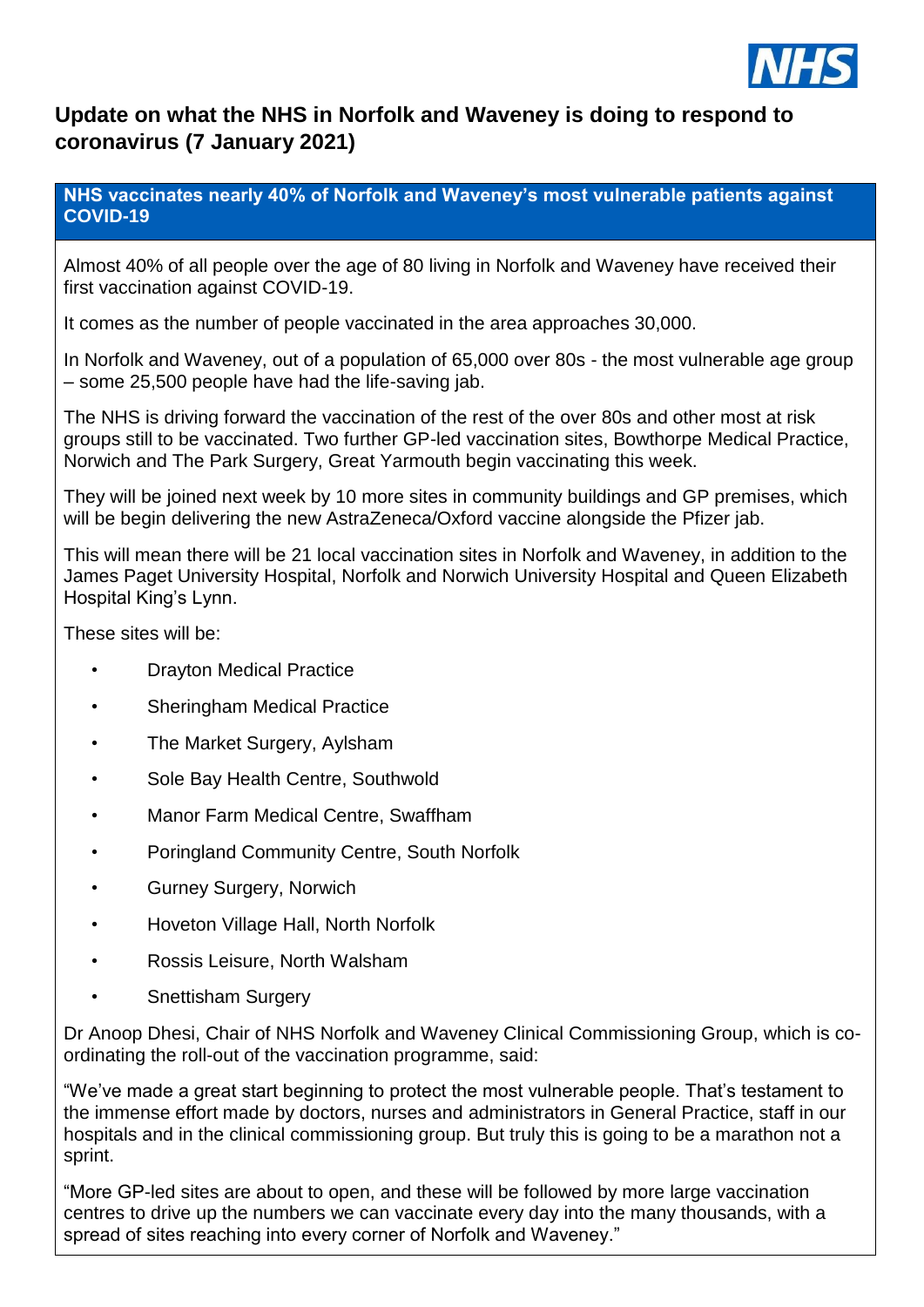The NHS has worked with district and county councils across Norfolk and Waveney, along with voluntary groups, private businesses and the police, to set-up and run the vaccination sites in what has been a real shared endeavour. The NHS would like to thank everyone who has offered sites for the vaccination programme; no further sites are currently needed.

Bruce Rossi, owner of Rossis Leisure in North Walsham, said: "We are really pleased to be involved in the local vaccination effort, providing a venue for local people to get these vital vaccinations."

The licencing of the "fridge-friendly" AstraZeneca/Oxford vaccine which can be stored at normal fridge temperatures will make delivering the vaccine easier. The Pfizer jab which has been licenced since early December must be stored at -70 degree centigrade.

This has hampered efforts to vaccinate residents of care homes – although the residents of a handful of care in Norfolk and Waveney have already been vaccinated as part of a pilot scheme.

The AstraZeneca/Oxford vaccine will allow a step-change in the NHS' ability to take vaccine into care homes.

Our hospitals in Norfolk and Waveney are under immense pressure with more COVID-19 positive patients in beds that at any point since the outbreak of the diseases last year.

Until the vaccine has reached most of the vulnerable groups our best protection for ourselves, family, community and the NHS, is to wear a face covering, keep our distance and regularly wash our hands.

More information about the COVID-19 vaccination programme can be found in this [briefing.](https://www.norfolkandwaveneyccg.nhs.uk/publications/documents/226-covid-vaccine-slidedeck/file)

## **Vaccinating care home staff and residents**

We have had a strong start to our local vaccination programme and have already begun to roll out COVID-19 vaccinations to care homes and housebound patients in Norfolk and Waveney.

Lowestoft, Thetford and Swanton Morley Primary Care Networks (PCNs) participated in a care home pilot scheme and vaccinated a number of care home residents between Christmas and New Year. The learning from this pilot has helped us to plan the further vaccine delivery to care homes across Norfolk and Waveney.

The rollout of the vaccination programme – particularly to care homes and the housebound – is a challenging and complex process. National guidance recommends that staff and residents from the care homes with the largest number of beds are vaccinated first, and this is the approach we have followed locally.

All care homes have been asked to complete a return for NHSE/I identifying their staff numbers and locations. Staff lists from our largest care homes have been provided to the hospital hubs who have contacted these staff direct to arrange appointments for vaccination. Primary care hubs are also inviting staff from their aligned care homes and others to attend appointments for their vaccine.

We have now started to receive supplies of the AstraZeneca vaccine which can be stored and transported more easily. This will allow us to reach more care home staff and residents, including those from smaller homes, from next week.

We would strongly encourage all care home workers to have their vaccination when they are invited to attend - to protect both themselves and the vulnerable residents they work with. Your support in promoting this message is much appreciated. Other health and social care workers will be notified of appointments in the coming weeks as the vaccination programme works through patients and staff in priority order and in line with the supply of vaccine.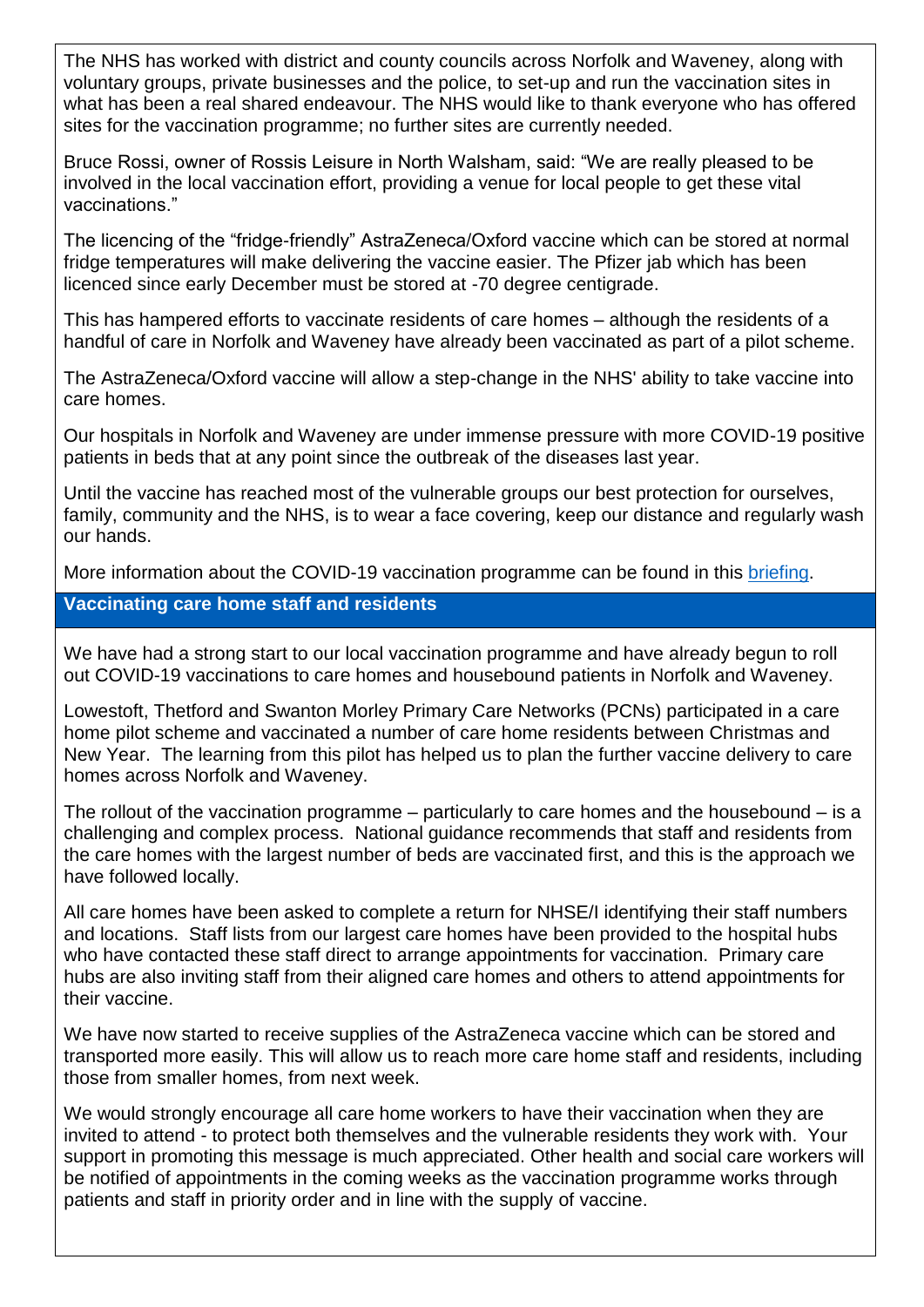It's really important we all understand what is fact and what is fiction when it comes to the new COVID-19 vaccines.

Over the last month we've been talking with local people and community groups to find out what questions people have. We have taken what they have told us and produced a myth buster, which along with other information about the vaccination programme can be found here:

[www.norfolkandwaveneyccg.nhs.uk/covid-19-vaccination-programme.](http://www.norfolkandwaveneyccg.nhs.uk/covid-19-vaccination-programme)

## **Protecting the NHS**

COVID-19 cases continue to rise and are placing significant pressure on health and care services in Norfolk and Waveney.

Our hospitals are now treating more than twice as many patients with COVID-19 as they did at the peak of the first wave, and the numbers are continuing to increase.

The NHS is under pressure across the country. As a regional surge centre, the Norfolk and Norwich University Hospital started to take patients from other areas at the end of the year for the first time in the pandemic.

We know another national lockdown is tough for everyone, but we need to strictly follow the rules to try and limit these very worrying infection rates. Every bed taken by a patient with COVID-19 and every member of staff treating them, is a bed and a staff member not available to diagnose and treat patients for all the other illnesses and life-threatening conditions there are.

As ever, the NHS is here for you if you are feeling unwell and you should continue to seek help if you need it.

To support the NHS and ensure that everyone who needs our help this winter can get it, we are asking you to make sure you pick the right service for you:

- For genuine emergencies such as loss of consciousness, fits, chest pain, breathing difficulties, severe bleeding, allergic reactions, burns or scalds, stroke or major trauma you should attend our Emergency Department.
- If you need urgent care but you are not sure where to go, call NHS 111 they will be able to advise the best place for you to access the care you need.
- For non-urgent or ongoing concerns, your GP is the best port of call and your local pharmacists can also provide medication and support.

## **New service launched to help those with symptoms of 'long covid'**

The Post-COVID Assessment Service is for people with symptoms consistent with COVID-19 that continue for more than 12 weeks and cannot be explained by an alternative diagnosis. Lasting symptoms of coronavirus can include fatigue, breathlessness, anxiety and depression, joint or muscle pain, chest pains, and not being able to focus or think straight.

NHS Norfolk and Waveney Clinical Commissioning Group received funding to establish the service to meet the varied needs of the local population. Patients must be referred to the NCH&C service by their GP or healthcare provider. Once referred, staff from NCH&C will make contact with patients who will be triaged using nationally recommended screening tools.

Support will be based on individual need and may include: discussion with relevant therapists to agree appropriate treatment; group therapy sessions; and/or use of the Your Covid [Recovery](https://www.yourcovidrecovery.nhs.uk/) website. NCH&C will be working in partnership with East Coast Community Health (ECCH) and Norfolk and Suffolk Foundation Trust (NSFT) to deliver some of the services offered.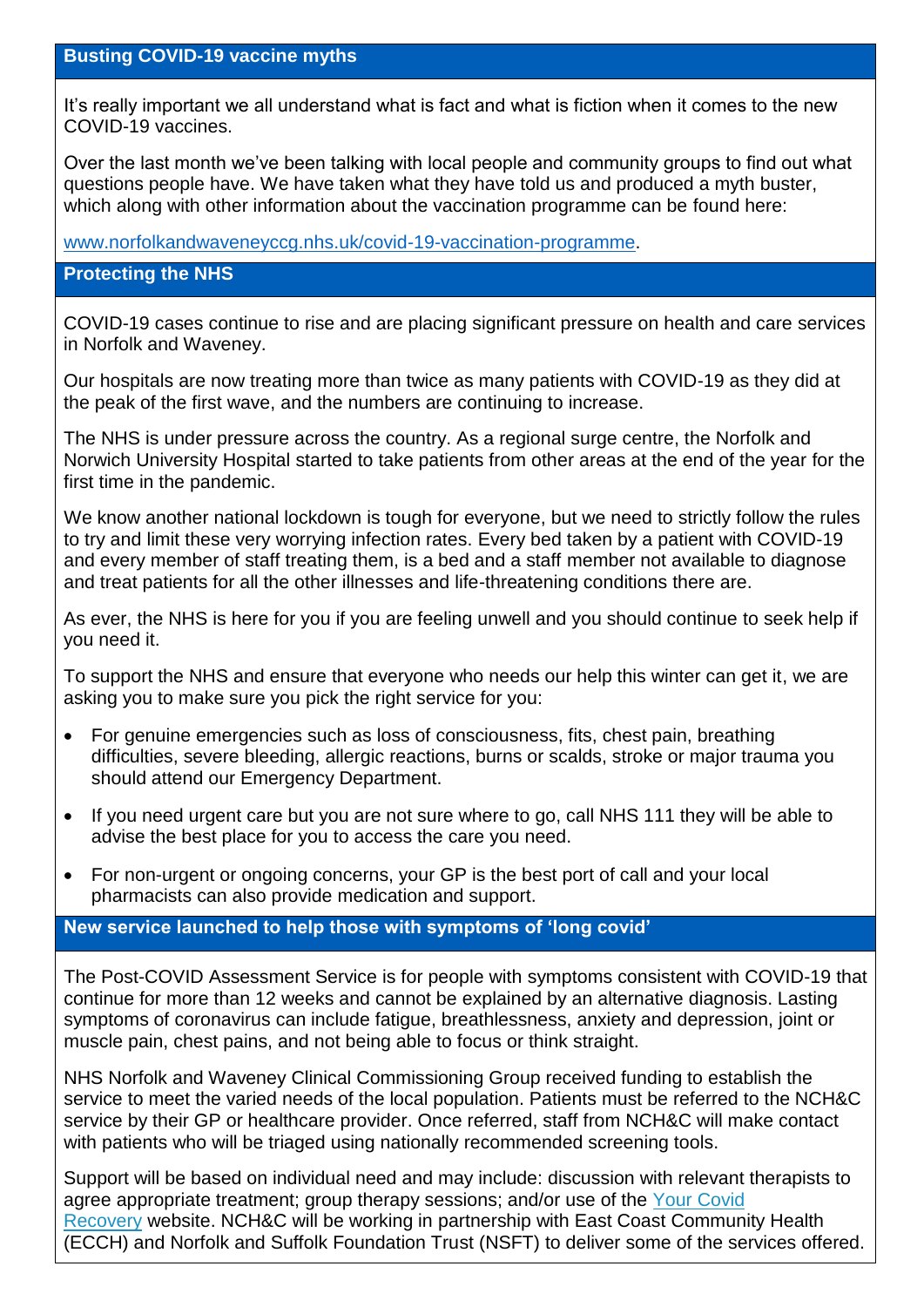Plans for 43 clinics were previously announced by NHS England in November. Norfolk Community Health and Care Trust has been named as one of the expanded network of 60 sites, seven of which will be in the East of England.

## **What you can and cannot do during the national lockdown**

### **You must stay at home. The single most important action we can all take is to stay at home to protect the NHS and save lives.**

You should follow this guidance immediately. This is the law.

## **Leaving home**

You must not leave, or be outside of your home except where necessary. You may leave the home to:

- shop for basic necessities, for you or a vulnerable person
- go to work, or provide voluntary or charitable services, if you cannot reasonably do so from home
- exercise with your household (or support bubble) or one other person, this should be limited to once per day, and you should not travel outside your local area.
- meet your support bubble or childcare bubble where necessary, but only if you are legally permitted to form one
- seek medical assistance or avoid injury, illness or risk of harm (including domestic abuse)
- attend education or childcare for those eligible

If you do leave home for a permitted reason, you should always stay local - unless it is necessary to go further, for example to go to work. Stay local means stay in the village, town, or part of the city where you live.

If you are clinically extremely vulnerable you should only go out for medical appointments, exercise or if it is essential. You should not attend work

Find out more [here](https://www.gov.uk/guidance/national-lockdown-stay-at-home) or see the poster at the end of this briefing.



- It's important that we look after our mental wellbeing during this time for tips and advice visit [www.everymindmatters.co.uk.](http://www.everymindmatters.co.uk/)
- If you are worried about your own mental health and wellbeing call First Response, a free 24/7 helpline offering immediate support, on 0808 196 3494.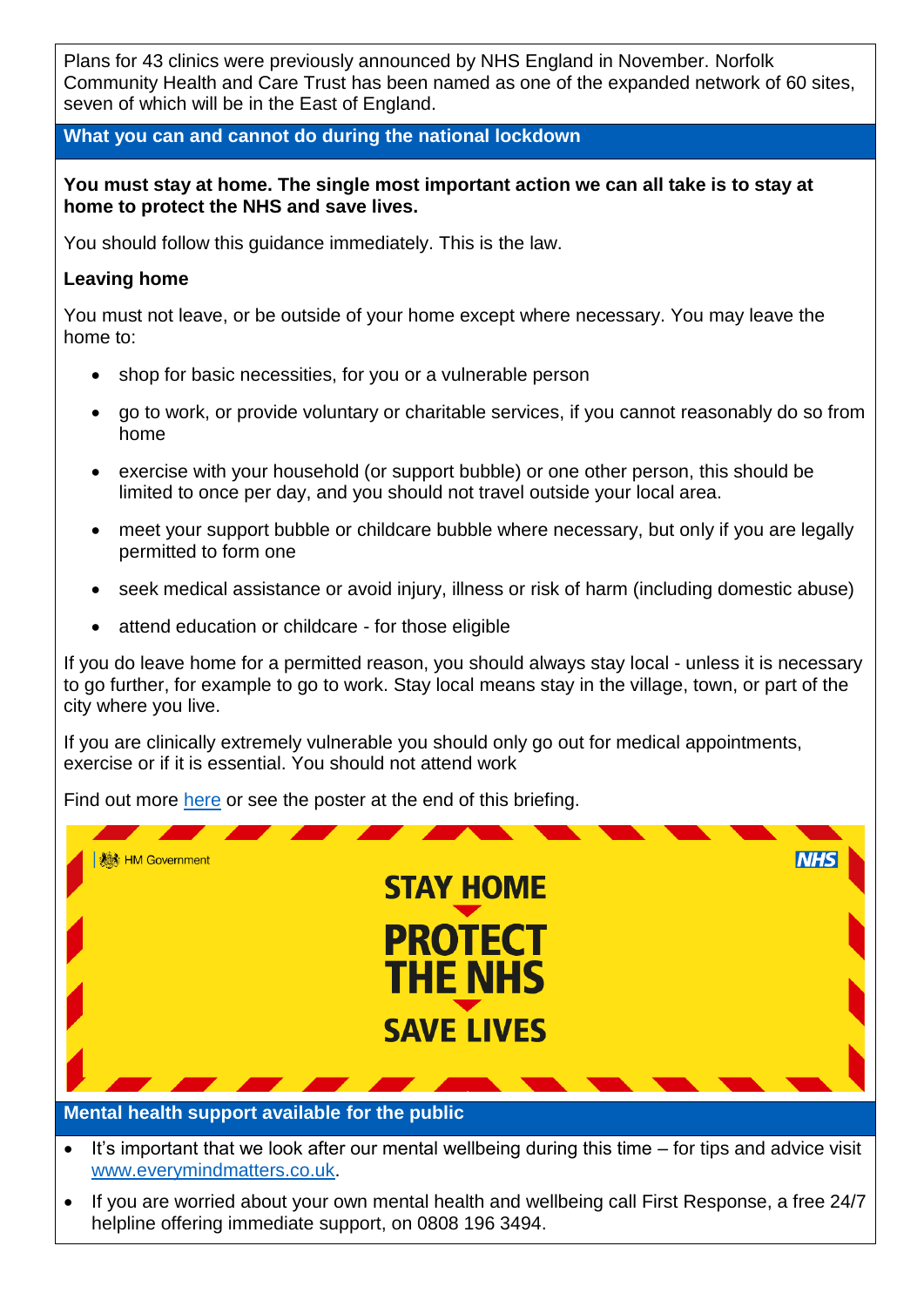- 11 to 25 year olds in Norfolk and Waveney can get support and online counselling via [www.Kooth.com.](http://www.kooth.com/) The service provides support or advice on any topic, including managing your feelings during the pandemic.
- JustOneNorfolk has a wealth of information and links to support the health and wellbeing of your family: [www.justonenorfolk.nhs.uk.](http://www.justonenorfolk.nhs.uk/)

**NHS Norfolk and Suffolk NHS Foundation Trust** 

# **First Response** Call: 0808 196 3494 (Freephone)

A 24/7 service for people of all ages in Norfolk and Suffolk requiring mental health care, advice and support.